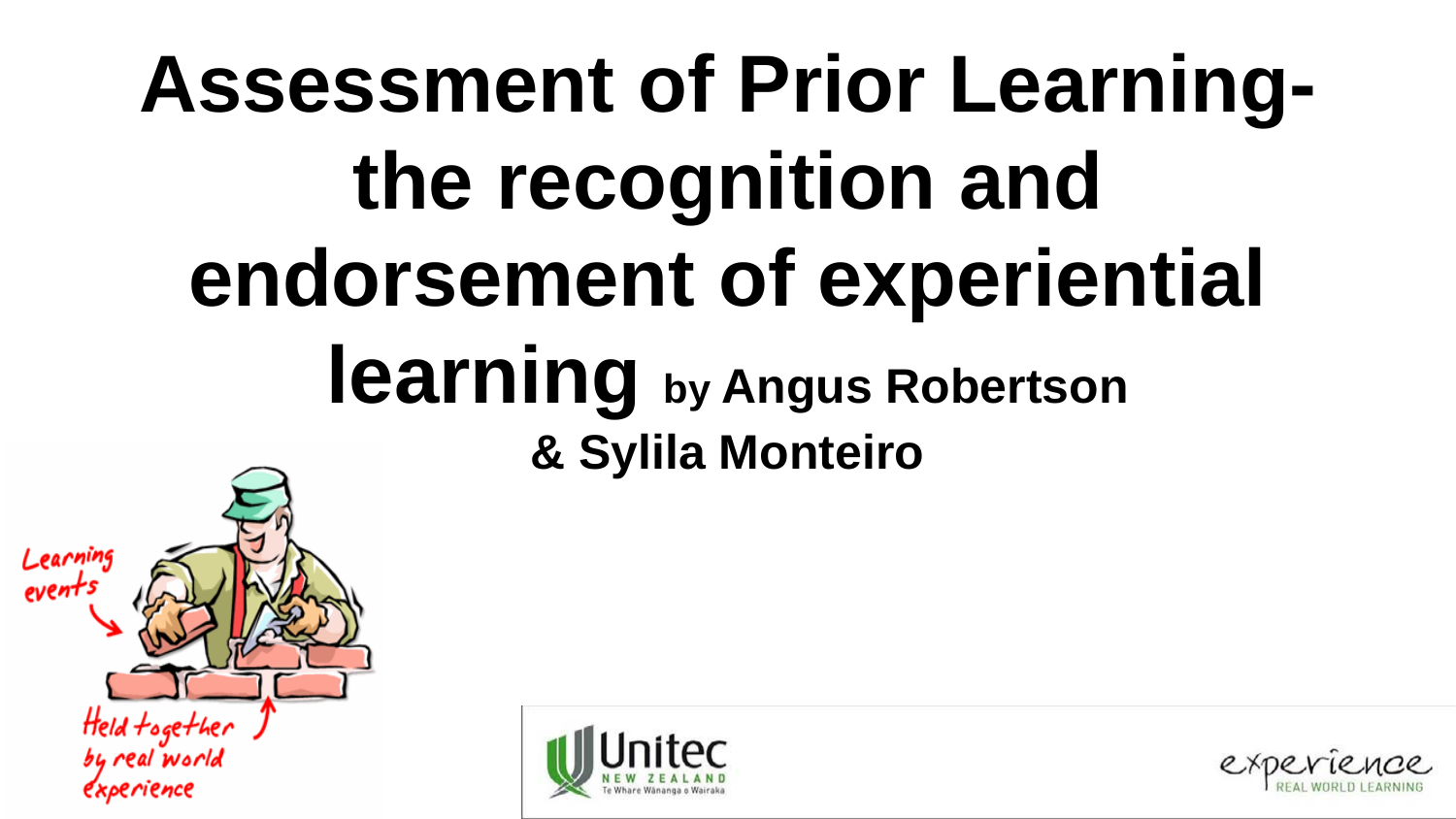**This presentation considers APL with special reference to the National Certificate in Carpentry.**

**Builders now need to be Licensed Building Practitioners to carry out a large range of building work whereas in the past this was not required. This is one of the reasons students seek a formal qualification.**

## **The Goal**

**To establish existing student knowledge and fill any gaps in knowledge and understanding with the minimum input from the student and the tutor.**

**APL is the assessment of knowledge and skills acquired through experiential learning that is formalised and accredited in a nationally recognised qualification framework. In other words we recognise "on the job" learning and match it to a formal qualification such as carpenter or chef.**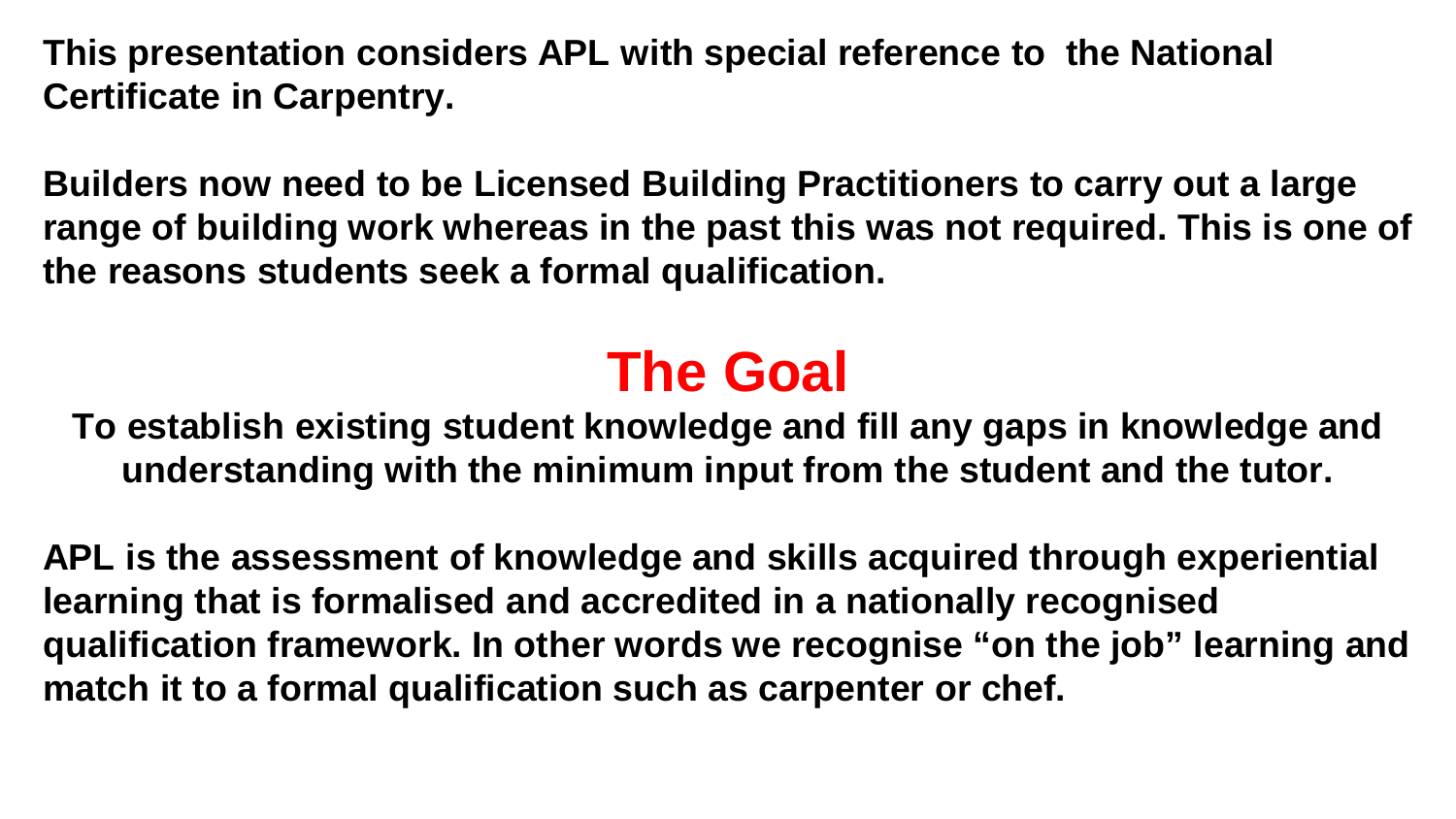**Kolb first recognised and theorised the value of " experiential learning" in 1984. APL today is increasingly acceptable and gaining credibility.** 

**The APL process strikes a balance between:** 

**The Body of Knowledge vs the Mastery of a Process**

**Academic rigour vs Capabilities through Workplace Application**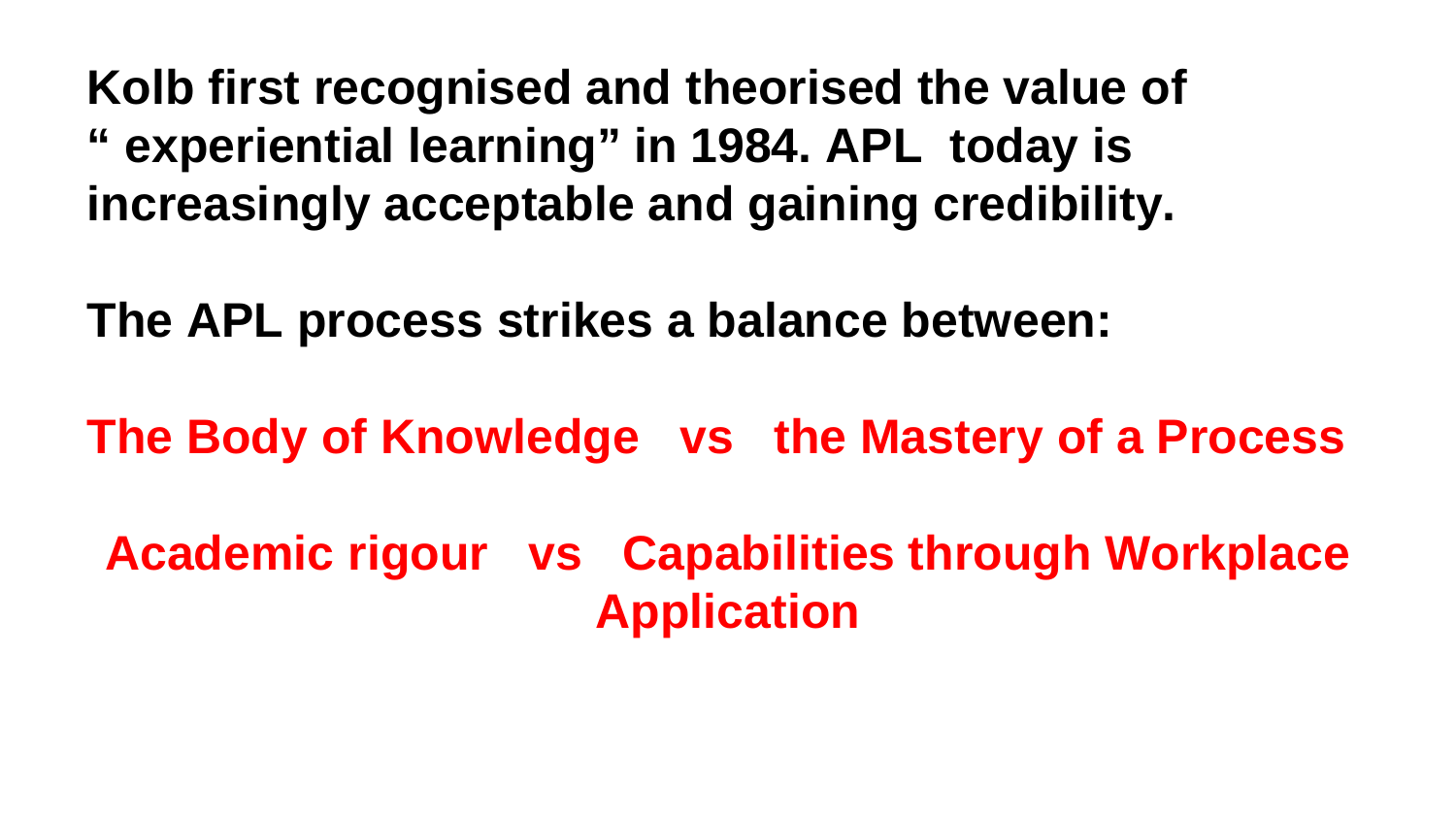**The assessor assigns a formal value to the students competency based on one or more assessment processes.**

**Teachers sometimes find APL assessment intimidating because it requires a new type of structure around the assessment process.**

We may need to operate outside the classroom

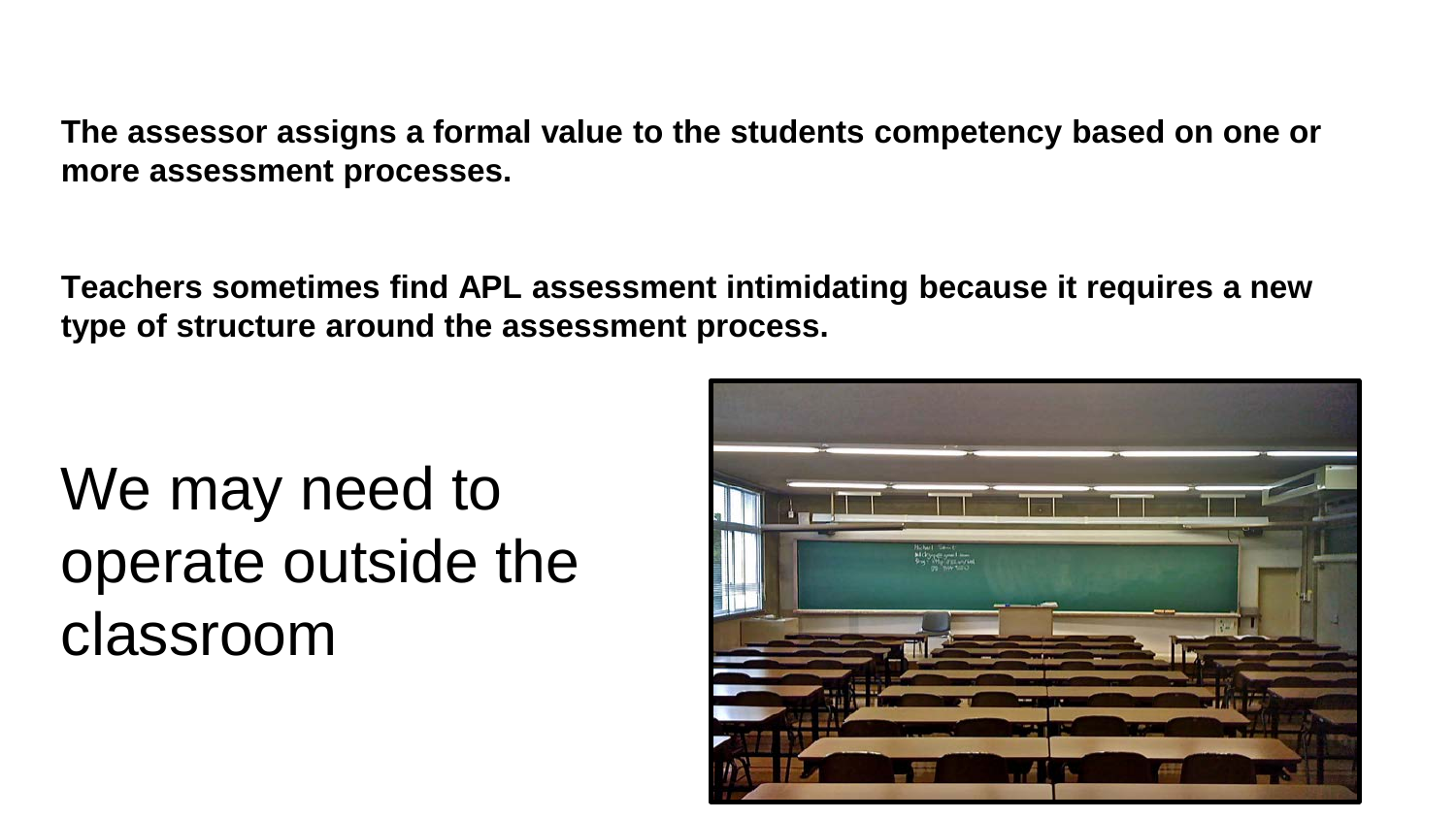# **The Established Model**

**We teach and then we assess competence**

# **The APL Method**

**We assess competence and then we teach**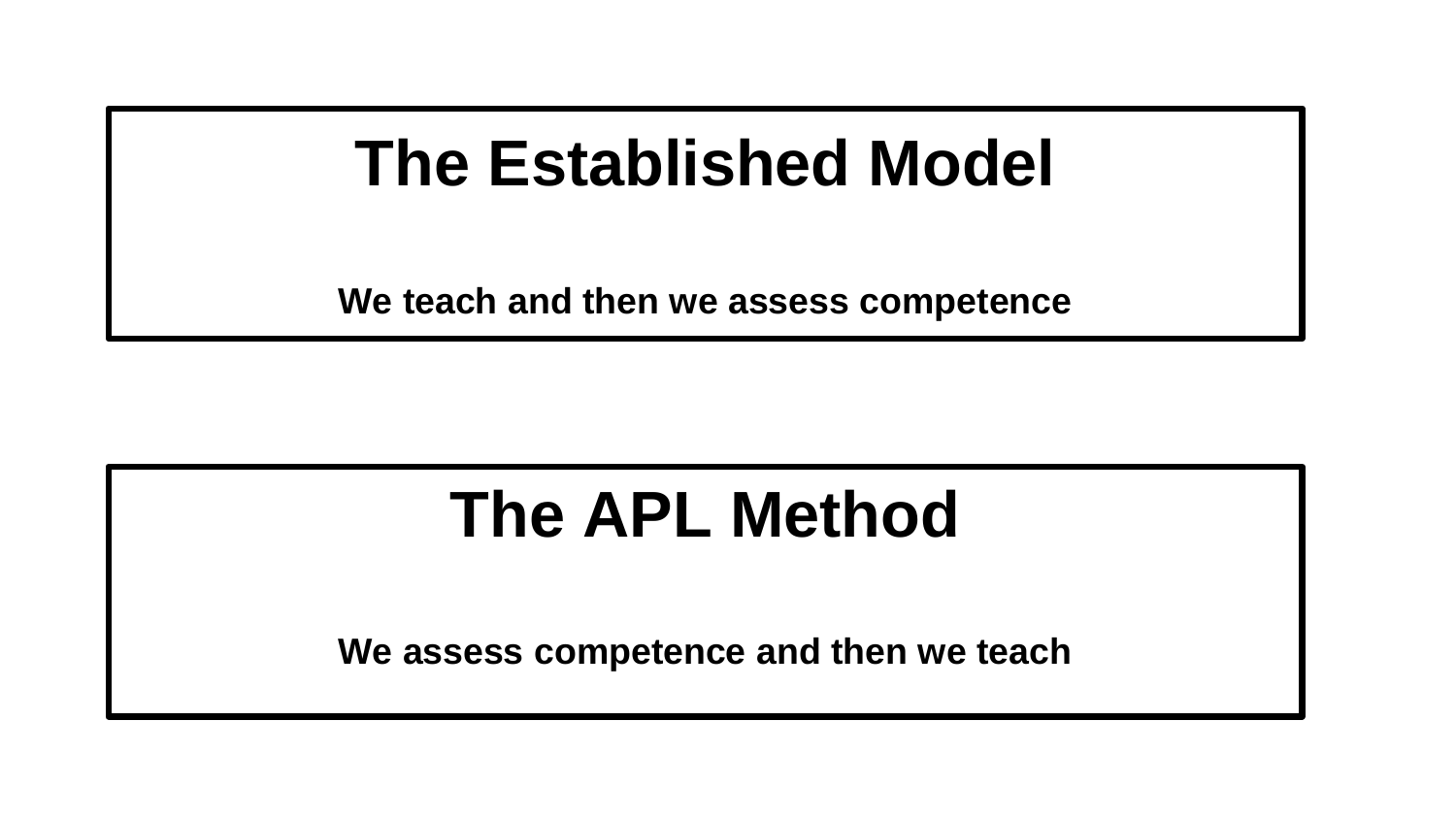## **APL ASSESSMENT**

**APL evidence may come from several sources. Traditionally student journals and portfolios were the main assessment tools.**

**For many students poor English literacy contributes to their lack of formal qualifications so we may need to look at other assessment methods that do not require a high level of English literacy.** 

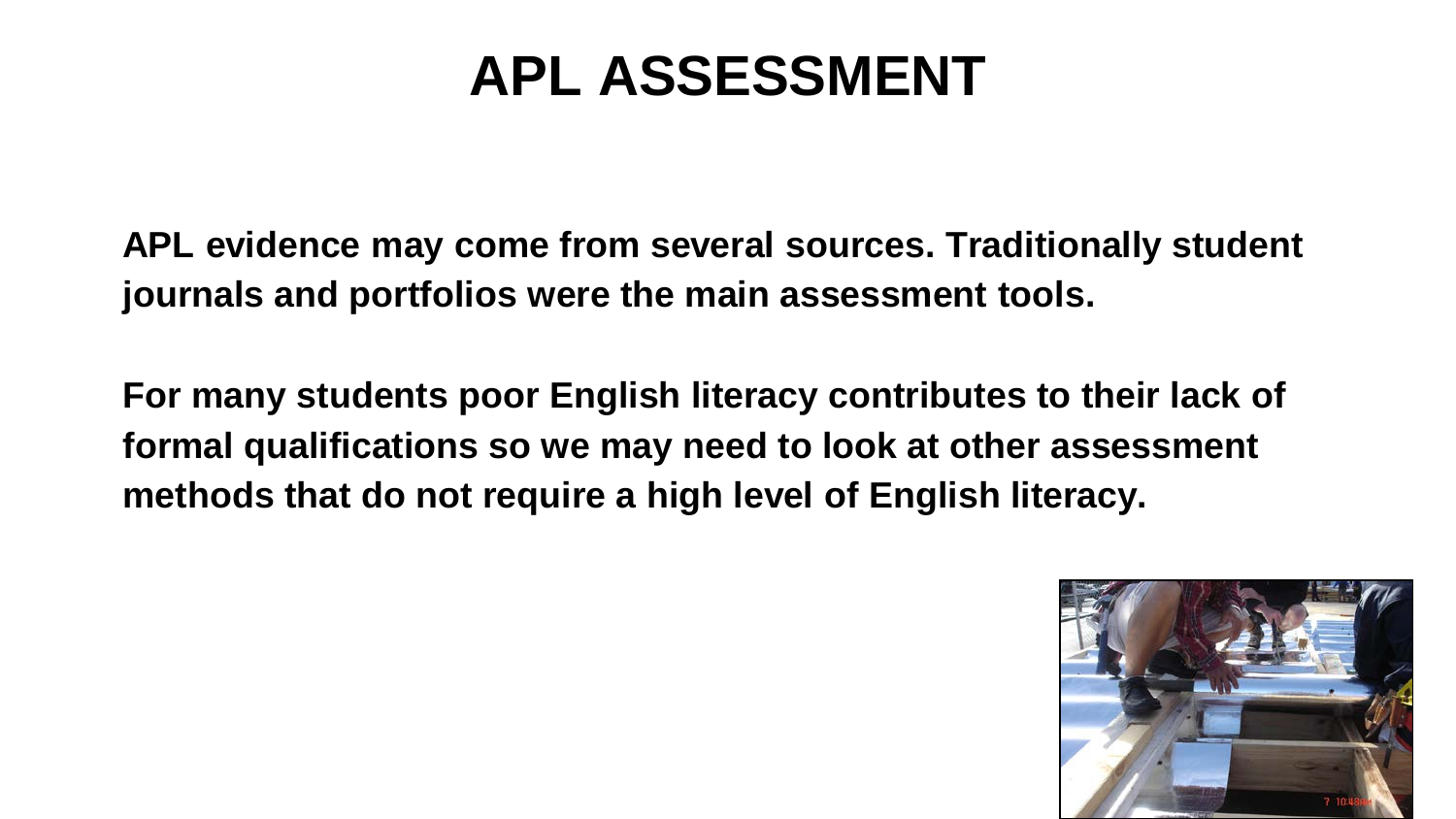**What should these tools and processes be ?**

**The assessor can**

- **1.Examine the CV of the student**
- **2. Interview the student.**
- **3.Formally test the student**



- **4.Design assignments to identify gaps in the students knowledge. 5.Observe the student performing a task.**
- **6.Watch recorded evidence of the student performing a task.**
- **7.Interview credible people who know of the students work.**
- **8.Examine evidence collected by quality assessors in industry that**

**indicate the student is competent within this framework. 9.Examine student compilation their own evidence of competency eg. a portfolio.**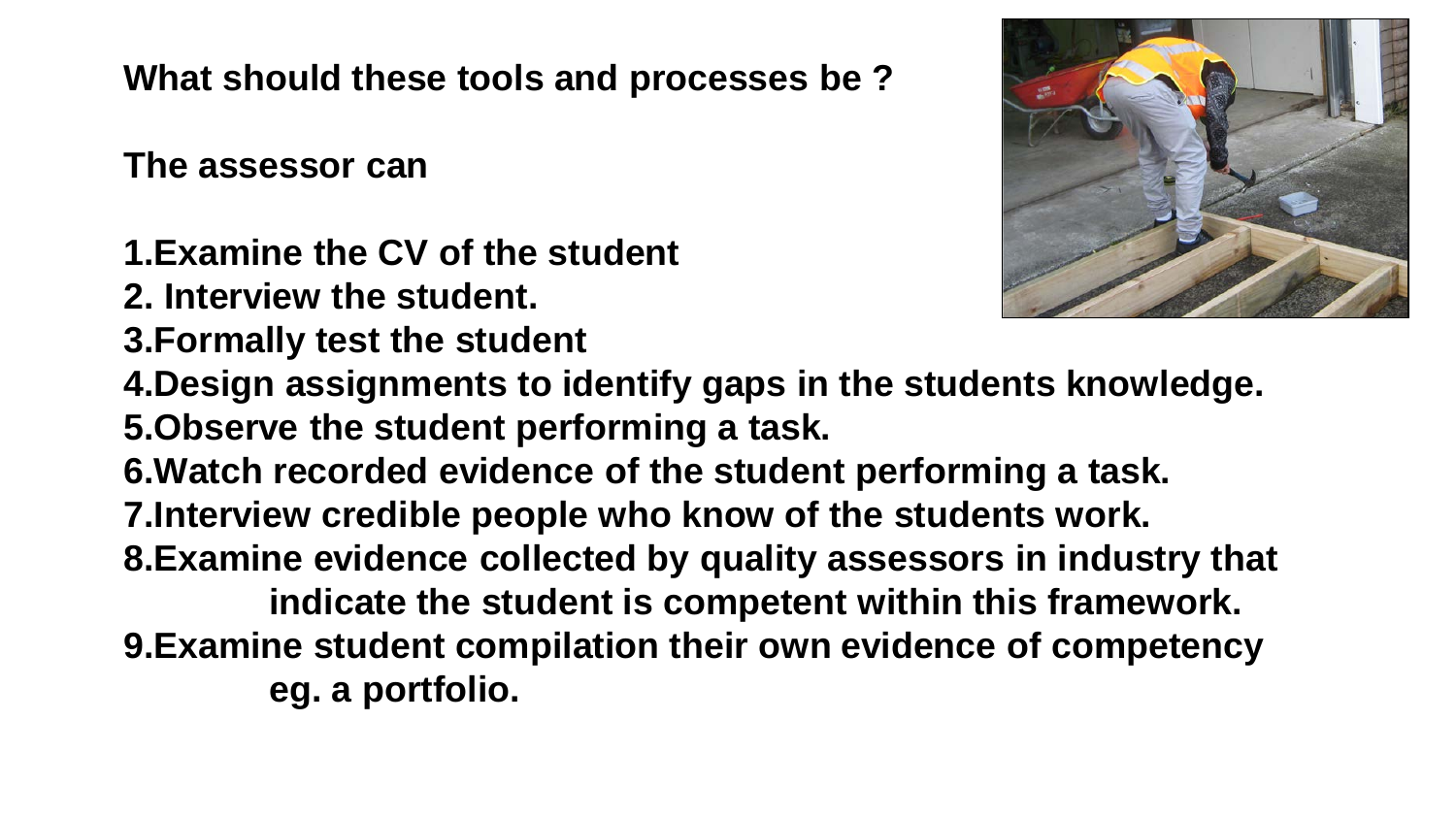**How do we ensure that these processes are rigorous and consistent?**

- **- monitor our assessors and moderate their work.**
- **- create detailed guidelines for assessors.**
- **- ensure that the students entering the course have the appropriate industry experience and are capable of passing the course. - When we do teach, ensure that the course content accessible and transparent.**

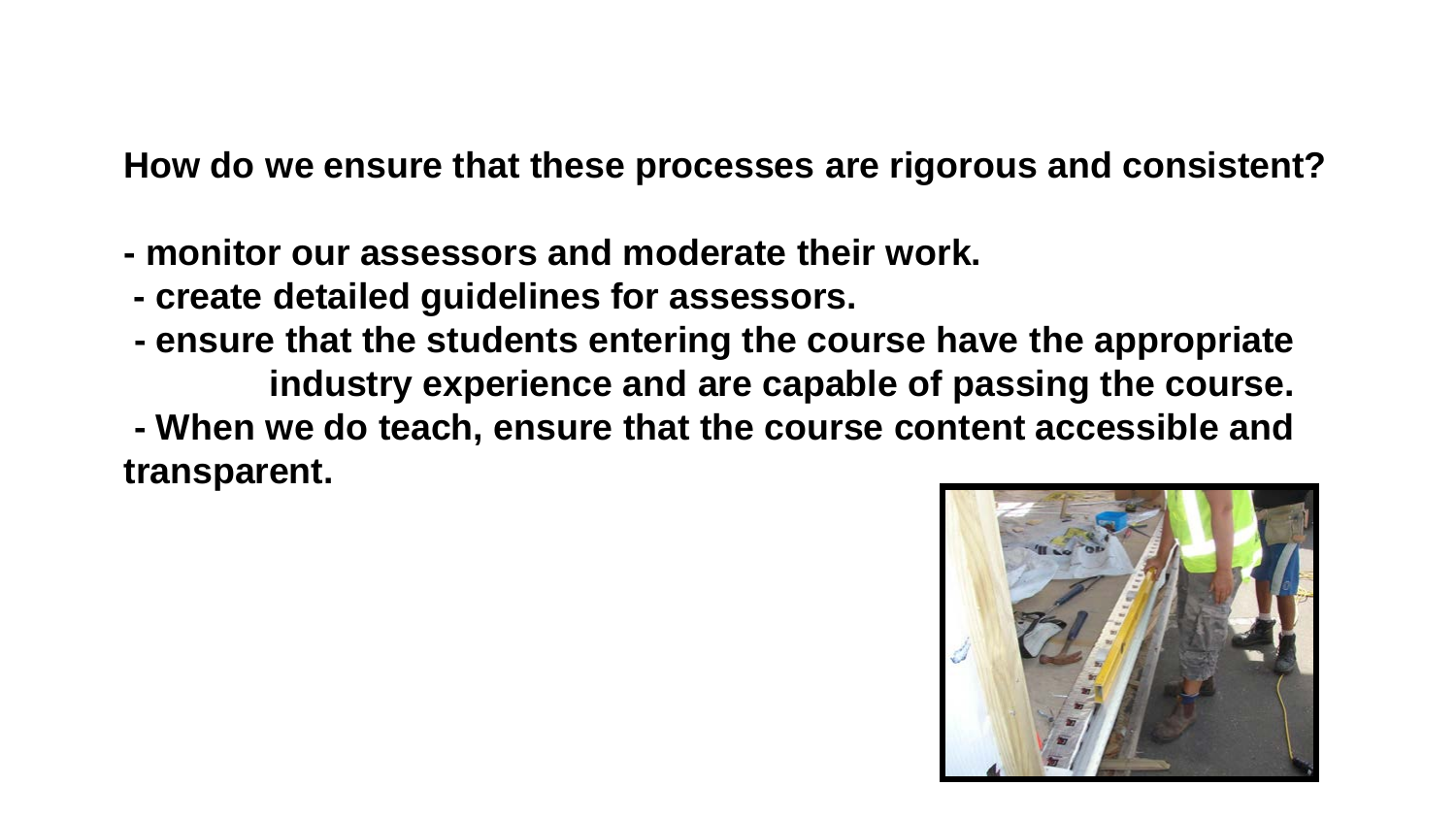**The danger in awarding a qualification to someone who appears competent in industry is that the competent worker that understands what he or she is doing but not why they are doing it may, in the long term prove a liability in industry.**

**It can be argued that some of the leaky building issues in New Zealand are a result of workers failing to have a contextual understanding around the job they performed.**

**For instance if you do not understand the principle that underpins a task you can not be sure that when the situation changes the adaption that you make is correct.** 

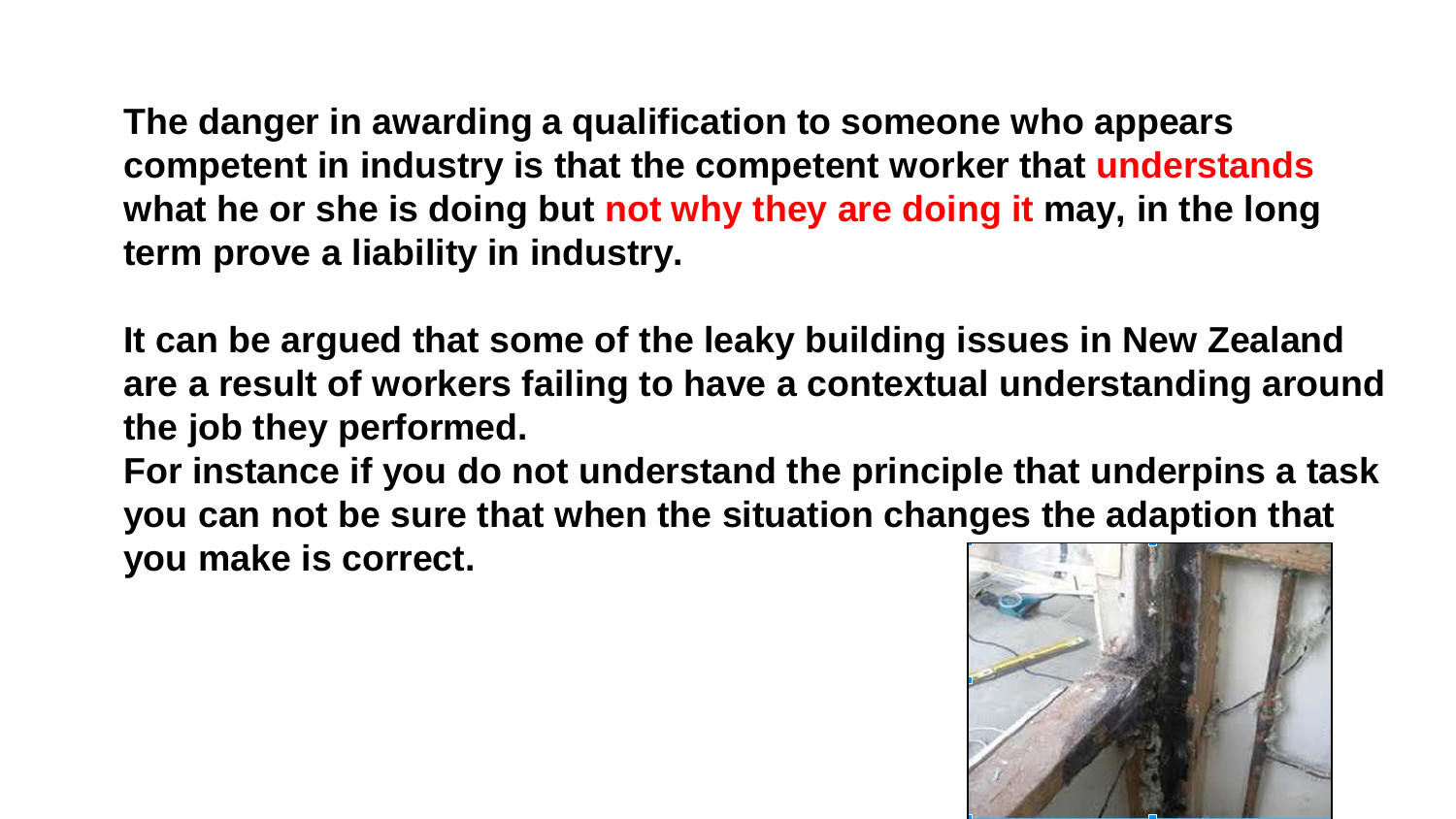

### **Practical assessment Negotiated format APL assessment**

- **Portfolios**
- **Professional dialogue**
- **Testimonials**

#### **Theory Assessment**

**Online cloud based assignments with linked resources. Assignment questions designed to assess prior learning and provide resources to upskill as required with backup tutor support provided.**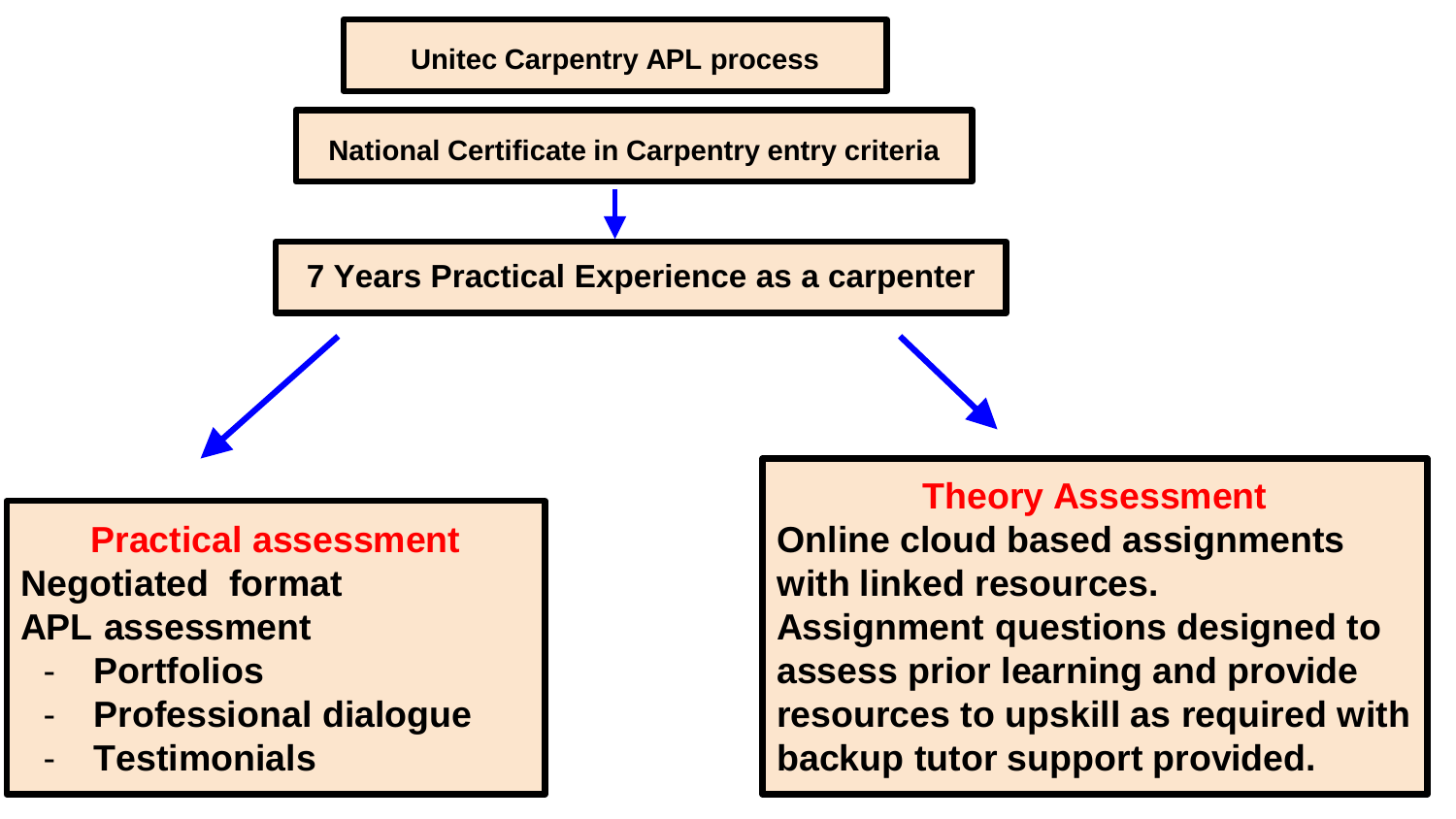### **History of the course**

**In the theory component students received a hand out and a lesson based around the hand out and were tested the following week on that material.**

**The course had no online content.**

### **Drawbacks of the above format.**

- **1. Prior learning did not accelerate the progress of the student through the course.**
- **2. The course needed to be regularly updated and then reprinted in order to remain current.**
- **3. Students did not develop any skills in finding and using online resources.**
- **4. Unitec had directed staff to move all courses online so the course was out of step with Unitec policy.**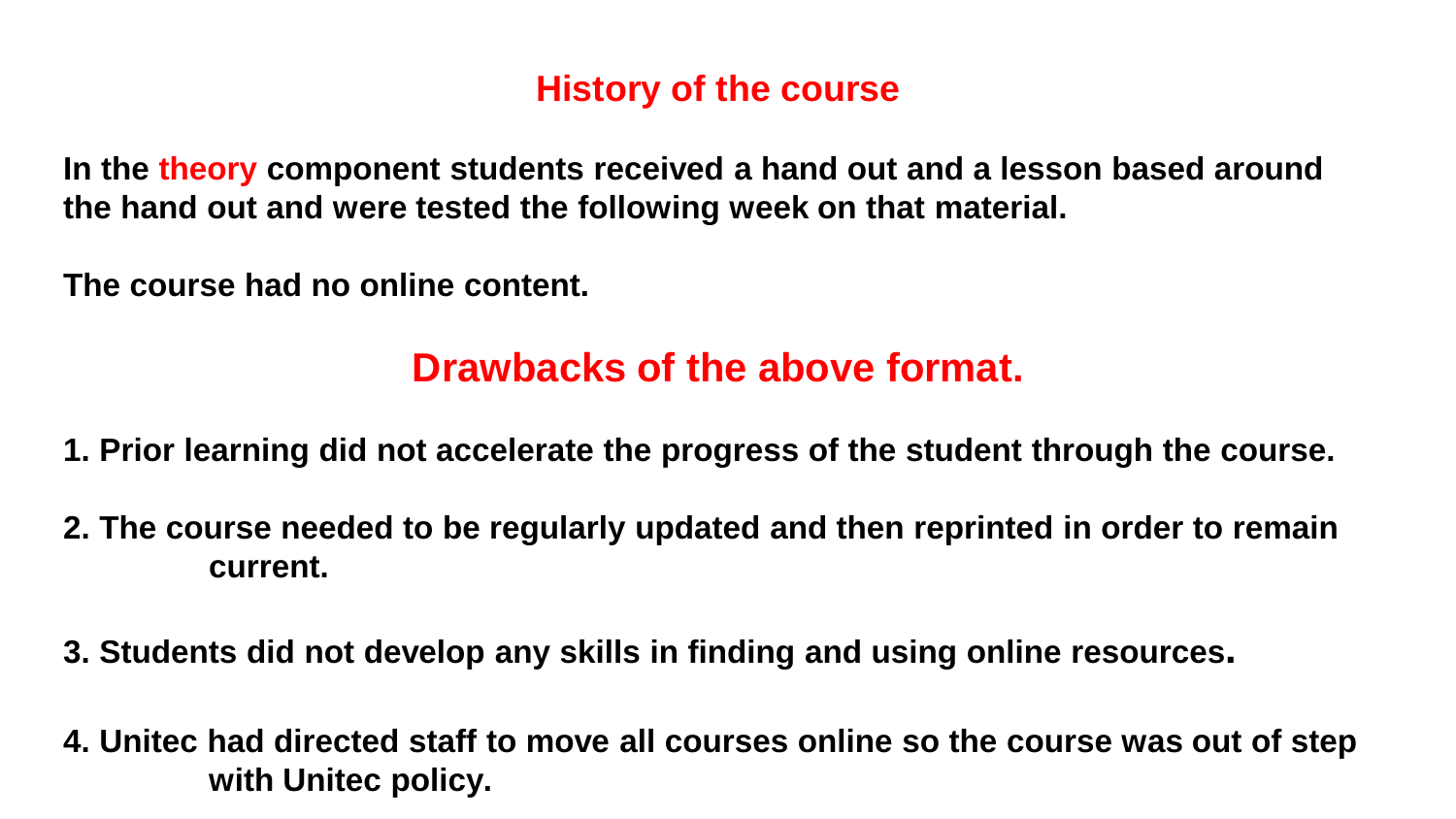### **Changes that were made:**

**1. The course was moved totally online.**

**2. The Google Drive platform was adopted supported by Teacher Blackboard a New Zealand developed teaching platform designed to be used with Google Drive which is a cloud based equivalent of the Microsoft suite.**

**3. Assignments appear as power points to the student and the student complete the assignment by modifying the power point slides.**

**4. Resources are accessed by a link located within the question.**

**5. The course became self paced and accessible from any online computer.**

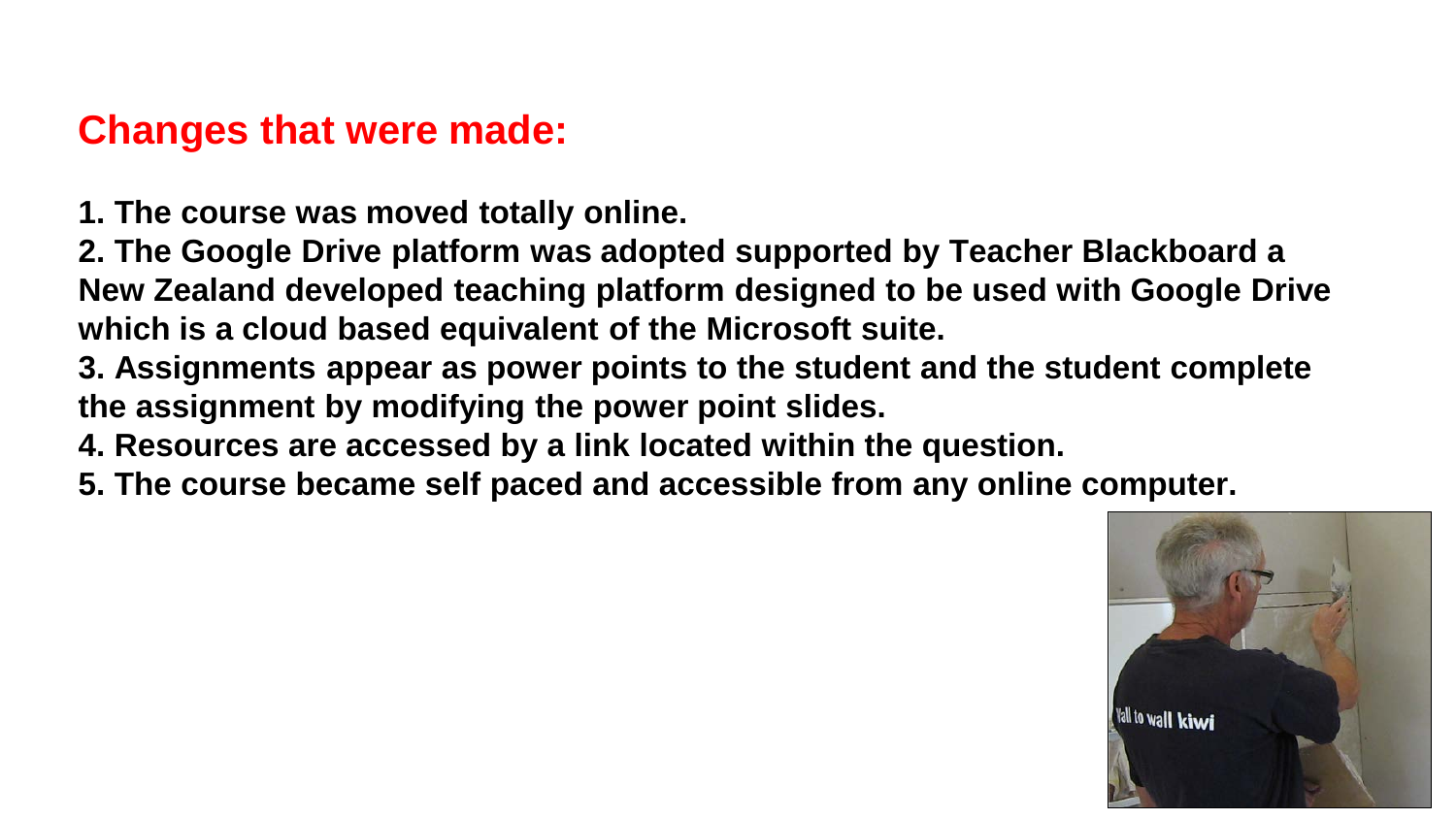**You are placing reinforcing steel in the floor below . Where will you place reinforcing to limit the cracking shown. Place the two blue reinforcing rods where you feel they should go to limit the cracking**

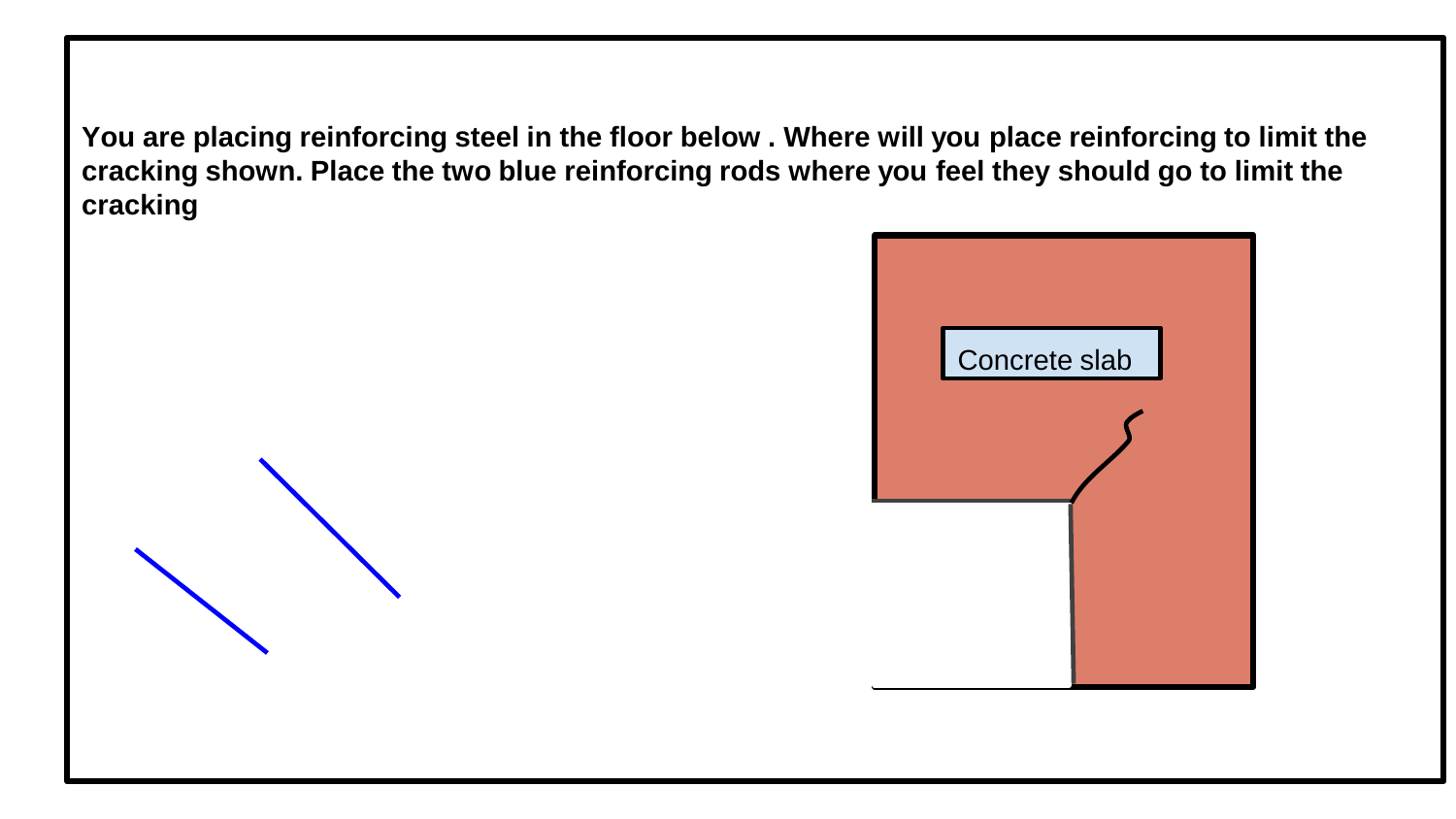**You are placing steel in the floor below . Where will you place reinforcing to limit the cracking shown. Place the two blue reinforcing rods where you feel they should go to limit the cracking**

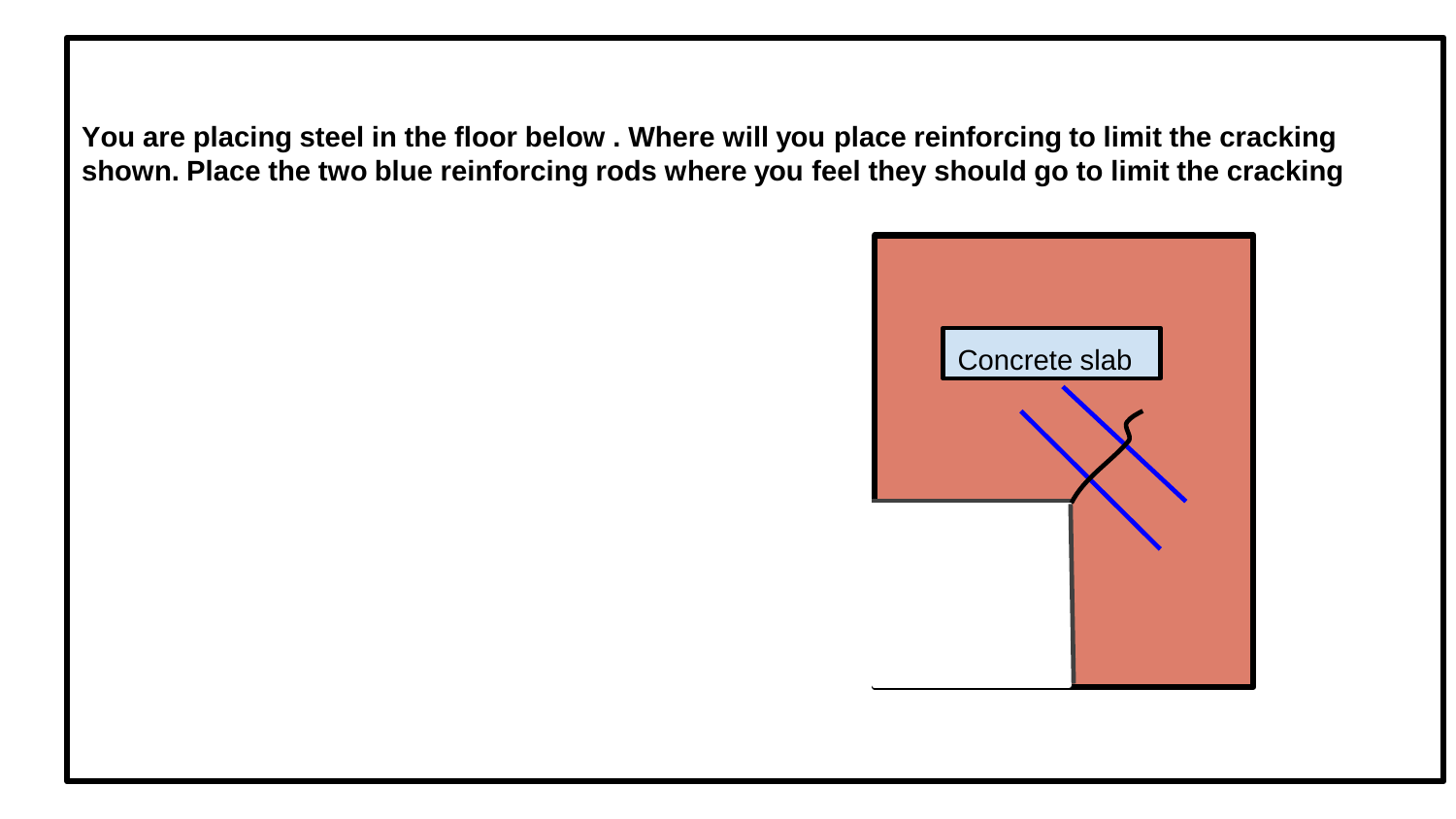## **Advantages**

- **1. Students complete assignments from anywhere that has internet access.**
- **2. Questions can be modified, rearranged, added or deleted quickly with no printing costs.**
- **3. Resources such as YouTube clips and manufacturers websites can be added as links.**
- **4. Students can work on collaborative documents.**
- **5. Students can work through the assignments at their own pace.**
- **6. The tutor can access and give feedback at any time.**
- **7. The tutor is freed from formal teaching and can circulate in the room giving one to one tuition.**

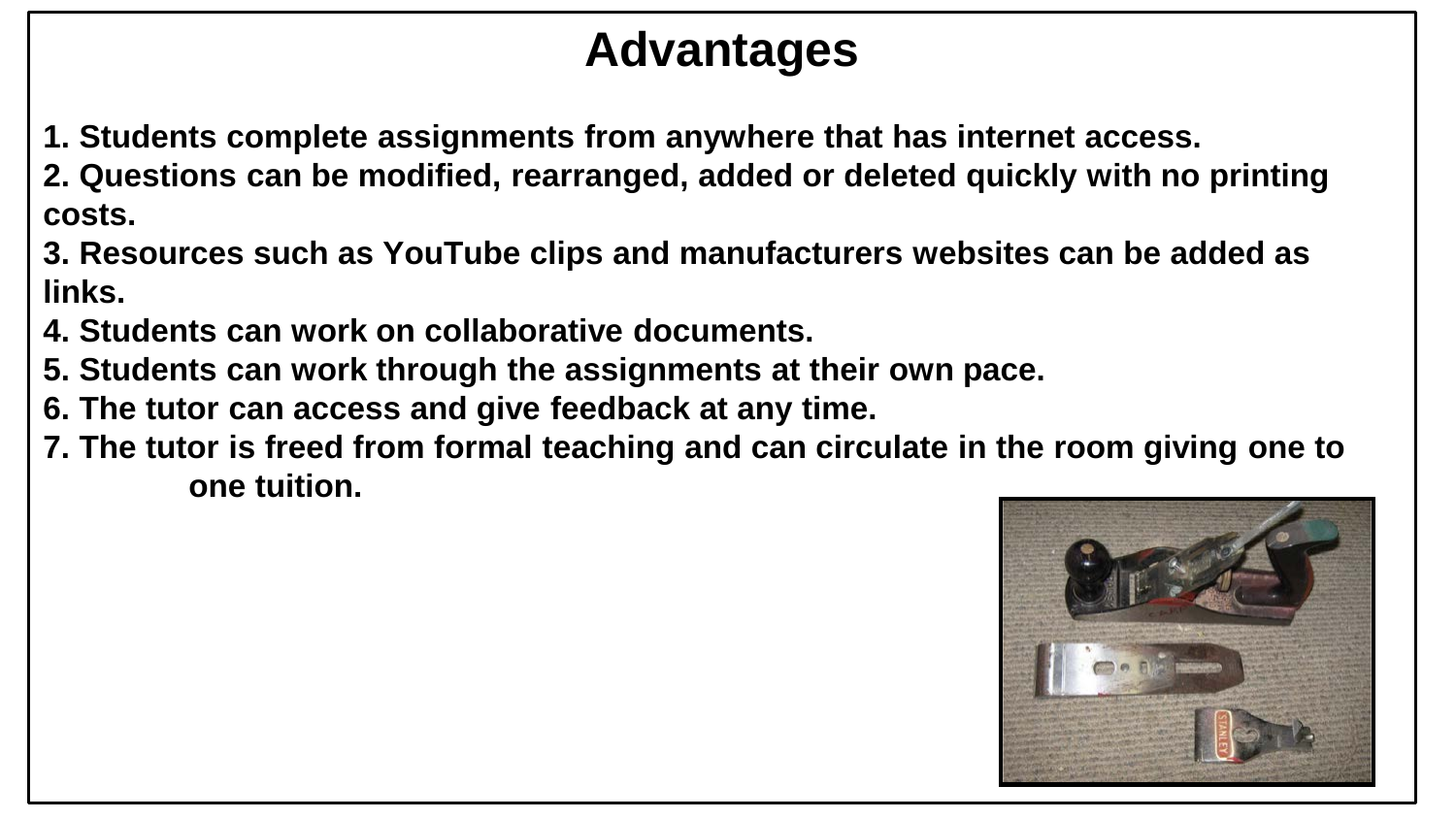## **More Advantages**

**8.There is much more flexibility in the format of a question.**

**9. Students are exposed to the complexity of the resource material available but can still navigate using support provided in the question.** 

**10. Online material is updated by the site owner rather than the course manager.**

**11. One of the limitations of APL is that when you have identified the gaps you do not have a means of teaching smaller packets of information. Using this format the student has the resources available to gain the required skill or knowledge without tutor input. 12. Students learn to locate information using digital tools.**

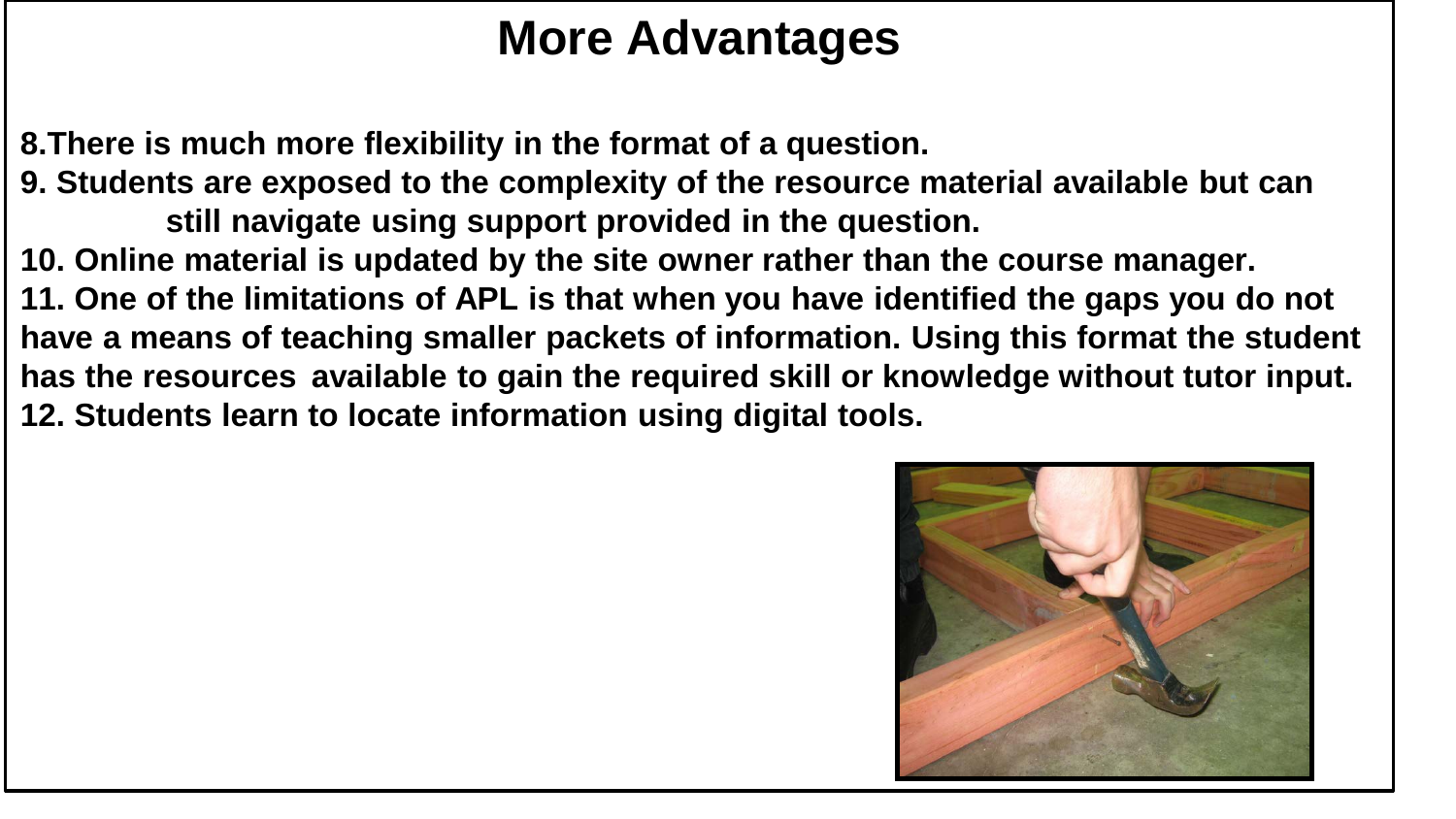## **Disadvantages**

- **1. Some students needed to upskill in IT to use the platform.**
- **2. Students were required to login twice if they use the Unitec computers.**
- **3. The speed at which students navigate the course varies resulting in students moving at different speeds through the course. This means that the tutor needs to be able to mark any part of any assignment at any time.**

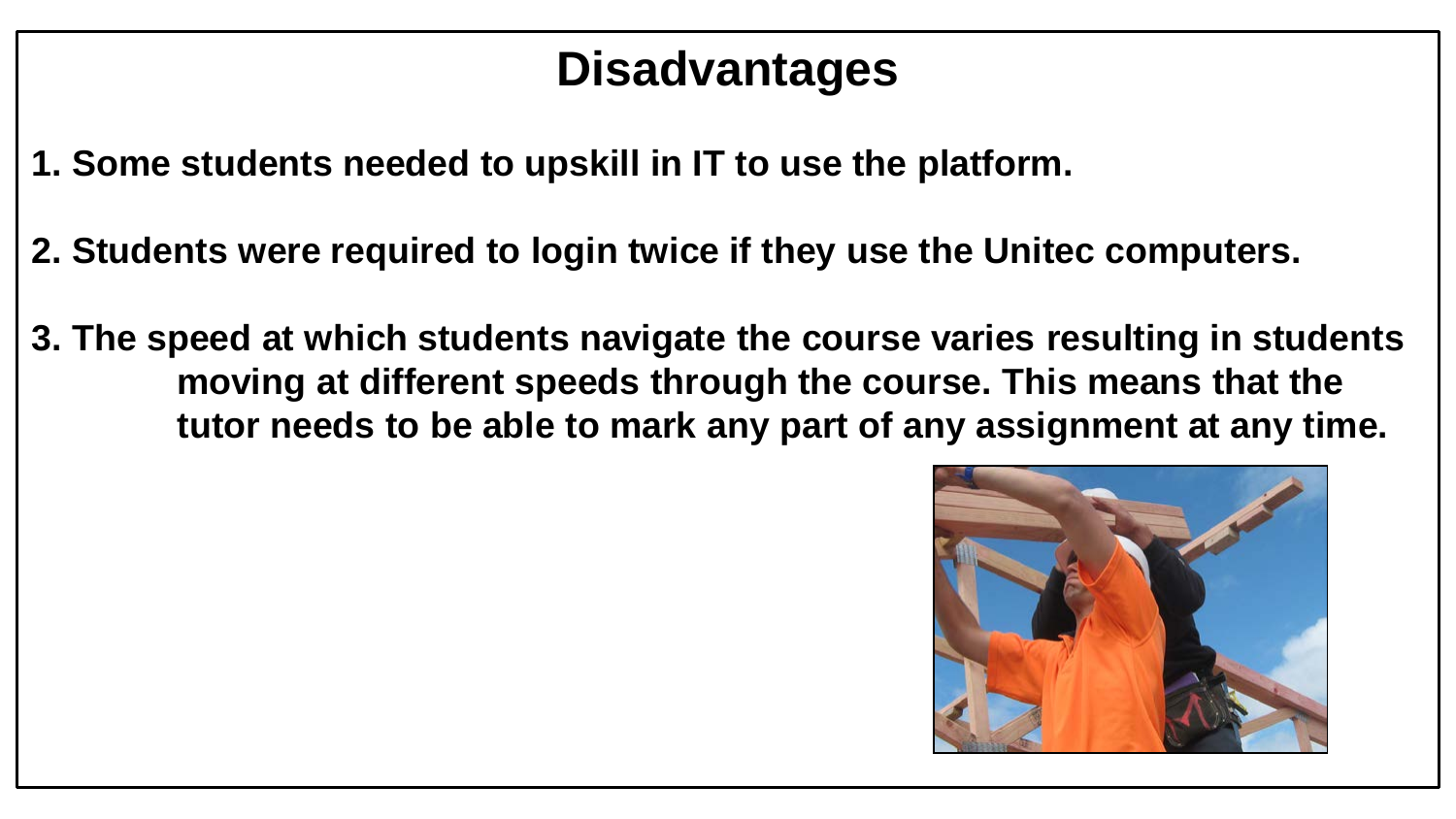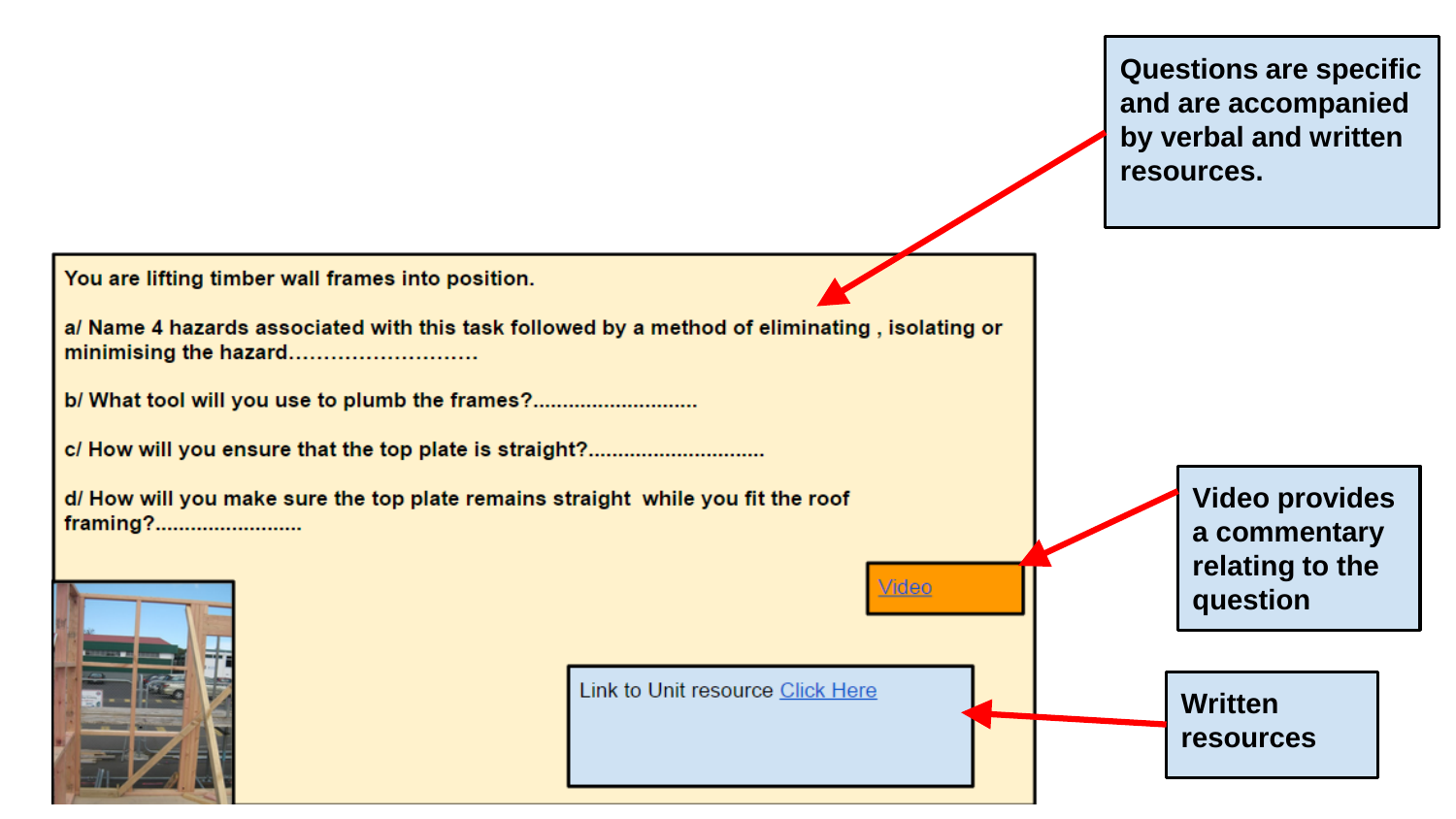#### **The tutor controls the learning pathway of the student.**

#### **Question 7** Pole platform set out

Group discussion exercise. Read the other students comments and add your own ideas as well as commenting on those of other people.

You are setting out poles for a pole platform. One profile would need to be 4 metres high. How would you establish the location of the poles? Discuss the advantages and disadvantages of the methods that are suggested. You may insert images as well as text. **Click Here** 

Add your name to the end of any submission you make and keep a copy of your answer at the end of this question.

**This question asks students to work on a collaborative assignment and share their industry experience**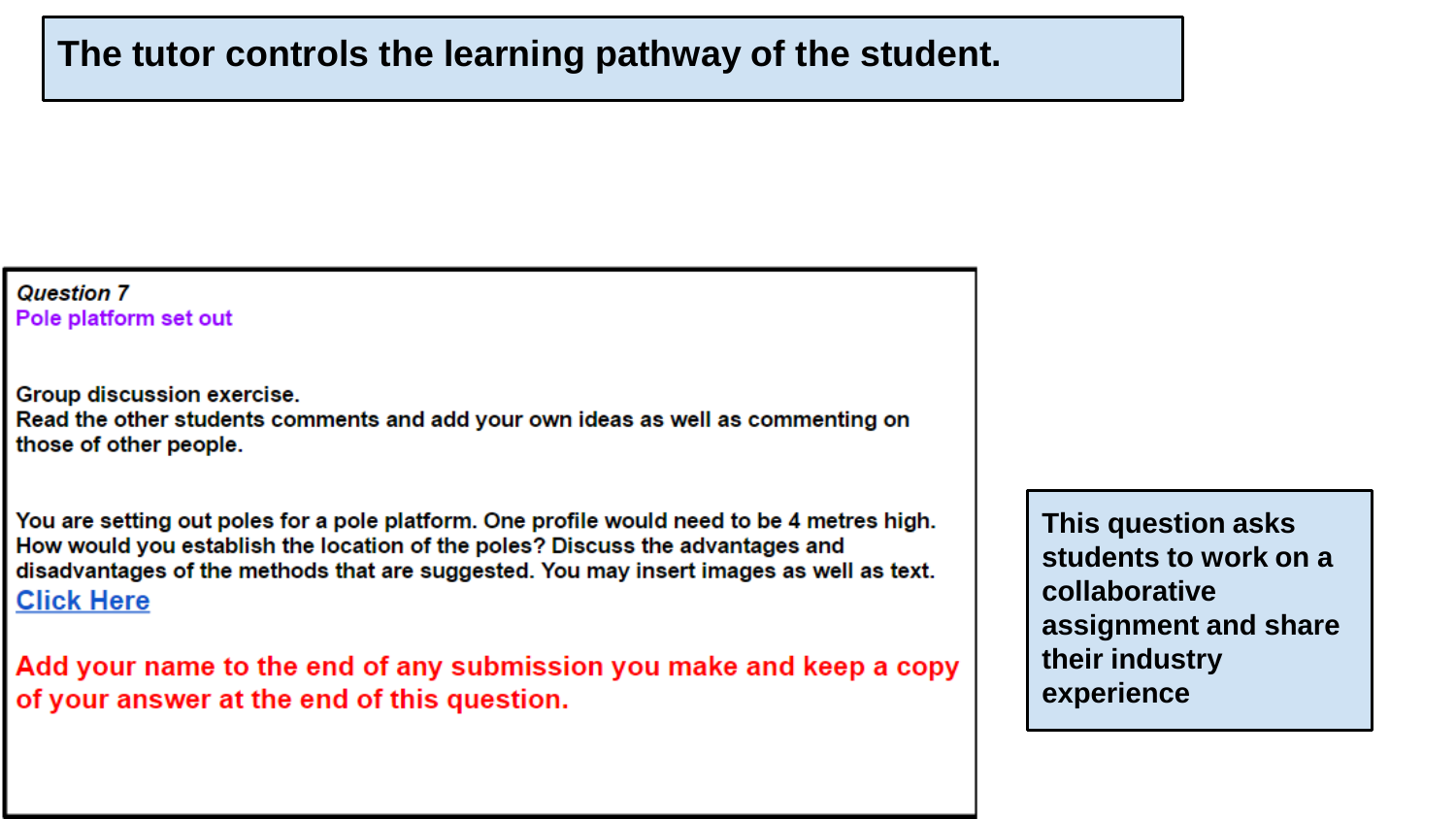**Using video commentary as a teaching resource.**

**Videos are housed in YouTube and a basic video can be made and uploaded in a few minutes.**

**Advantages .**

**You can not cut and paste commentary so you need a greater level of understanding when you present the information as a submission. Students who have limited written comprehension may have a better understanding of spoken language.**

**If students are able to navigate the assignment more quickly there is the possibility of increasing the amount of material being covered.**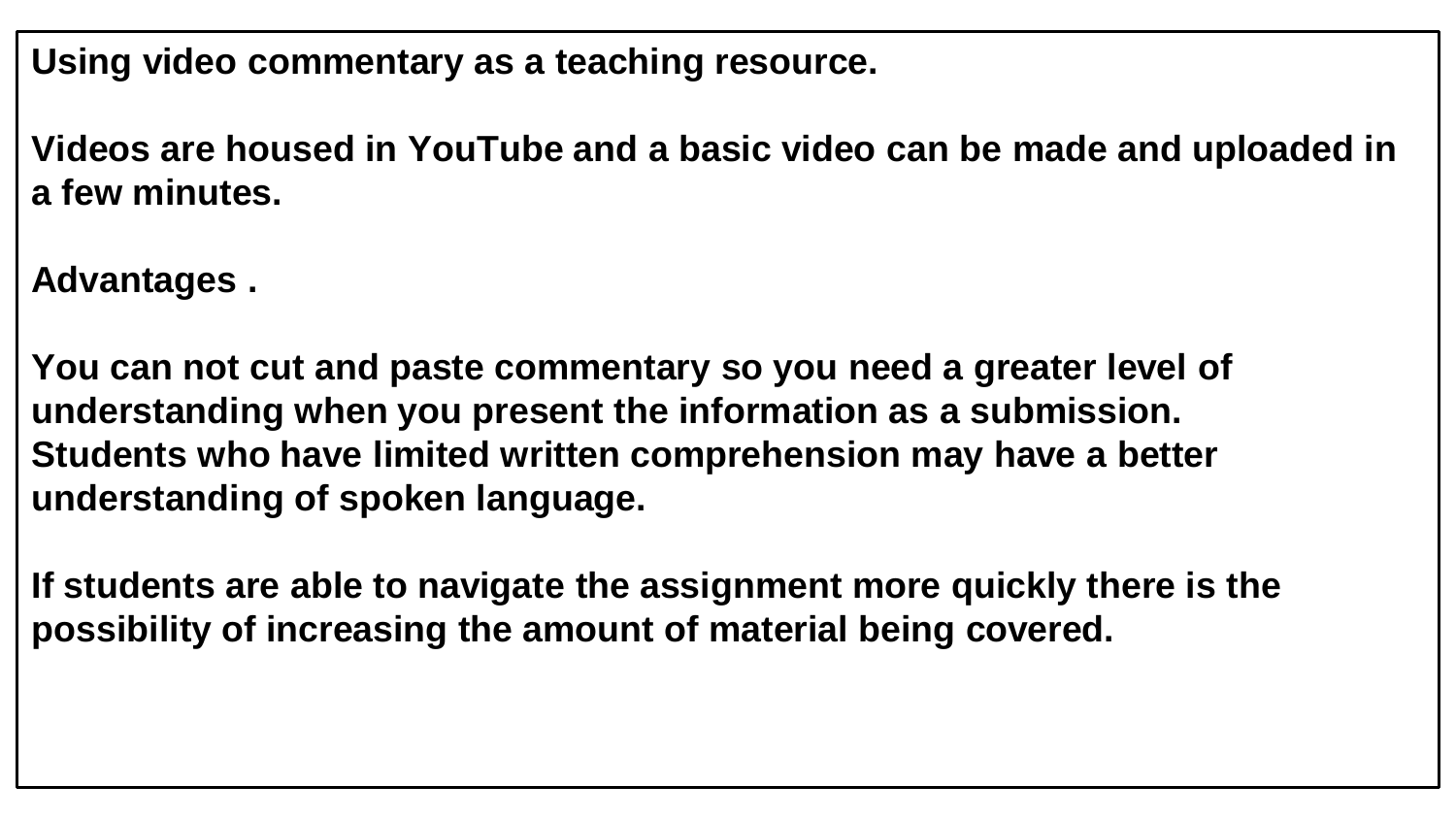### **Future Plans**

- **1. Provide a verbal commentary for each question to support students with limited English language or written literacy challenges.**
- **2. Create a library of video clips of activities and images relevant to the specific questions and provide links from the question.The commentary can utilise and discuss the videos.**
- **3. Continue to develop a flexible and robust method of APL assessment for the practical component of the course.**

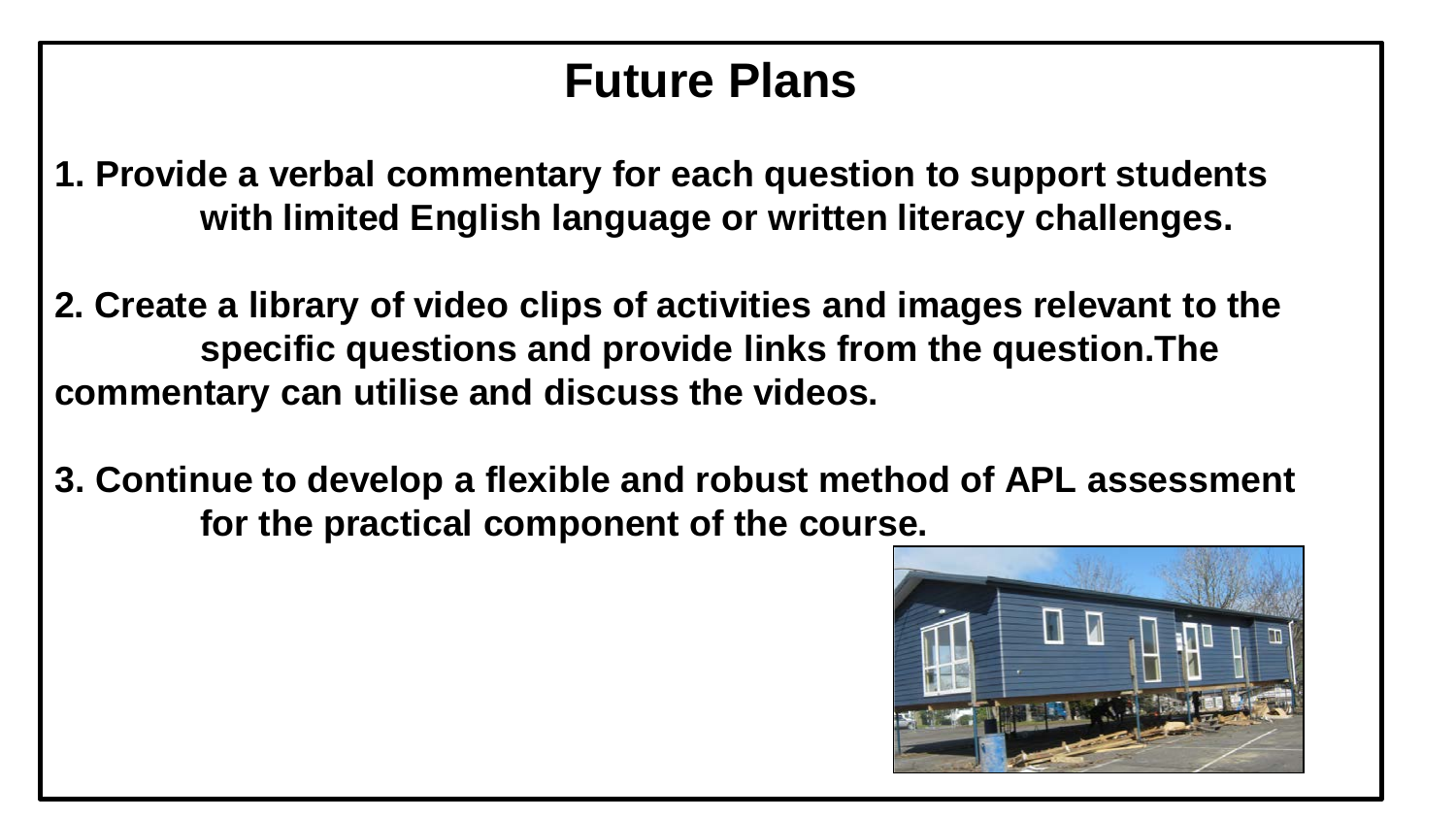**Previously students would compile a portfolio where each element of each practical unit standard needed to be addressed and cross referenced.**

### **Drawbacks**

**Only well organised and motivated students could pass.**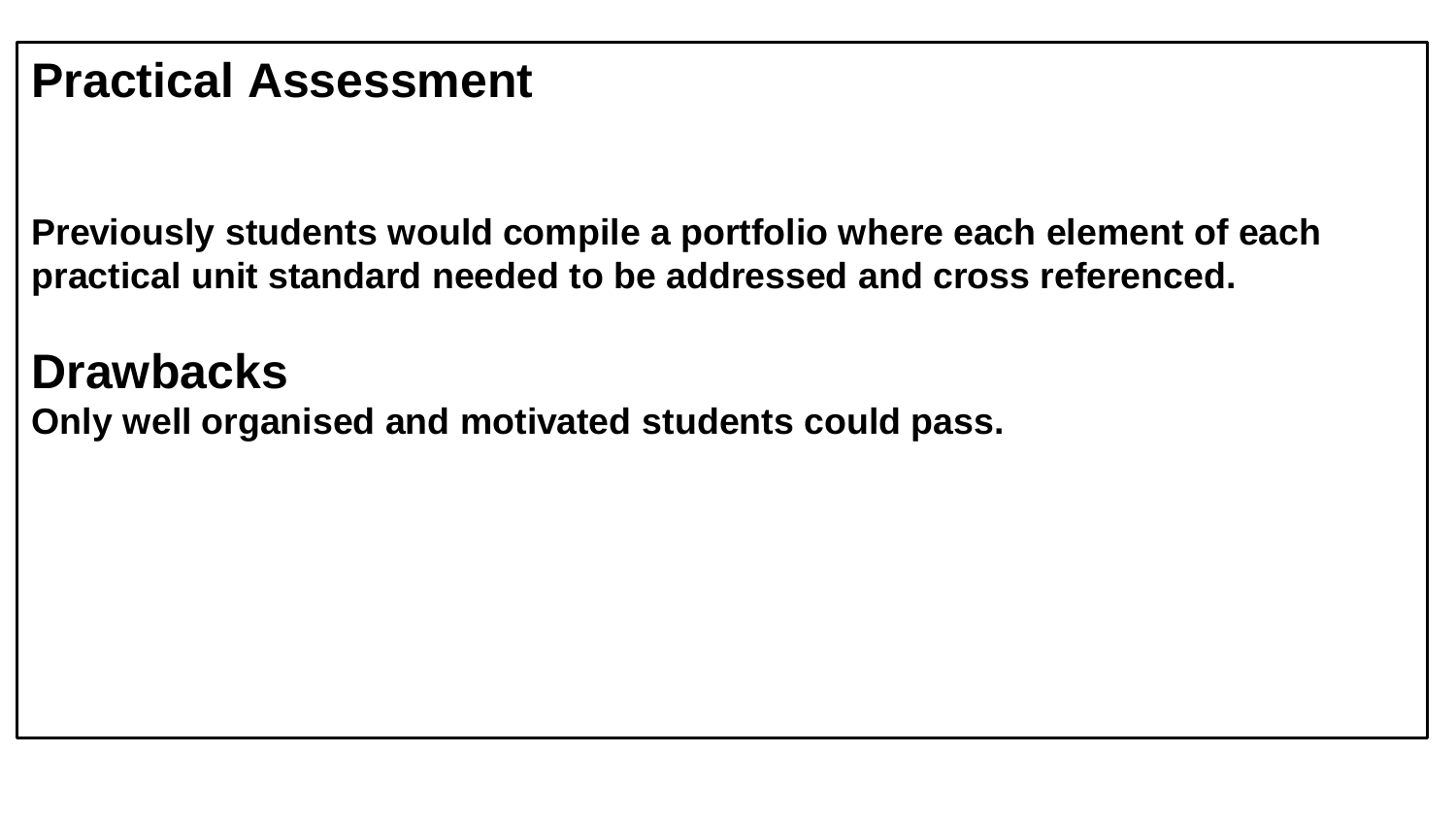**New Format for Practical Assessment. The BCITO ( Building and Construction Industry Training Organisation) who oversees the delivery of the course have reduced the specific detail around assessments allowing a greater use of APL tools.** 

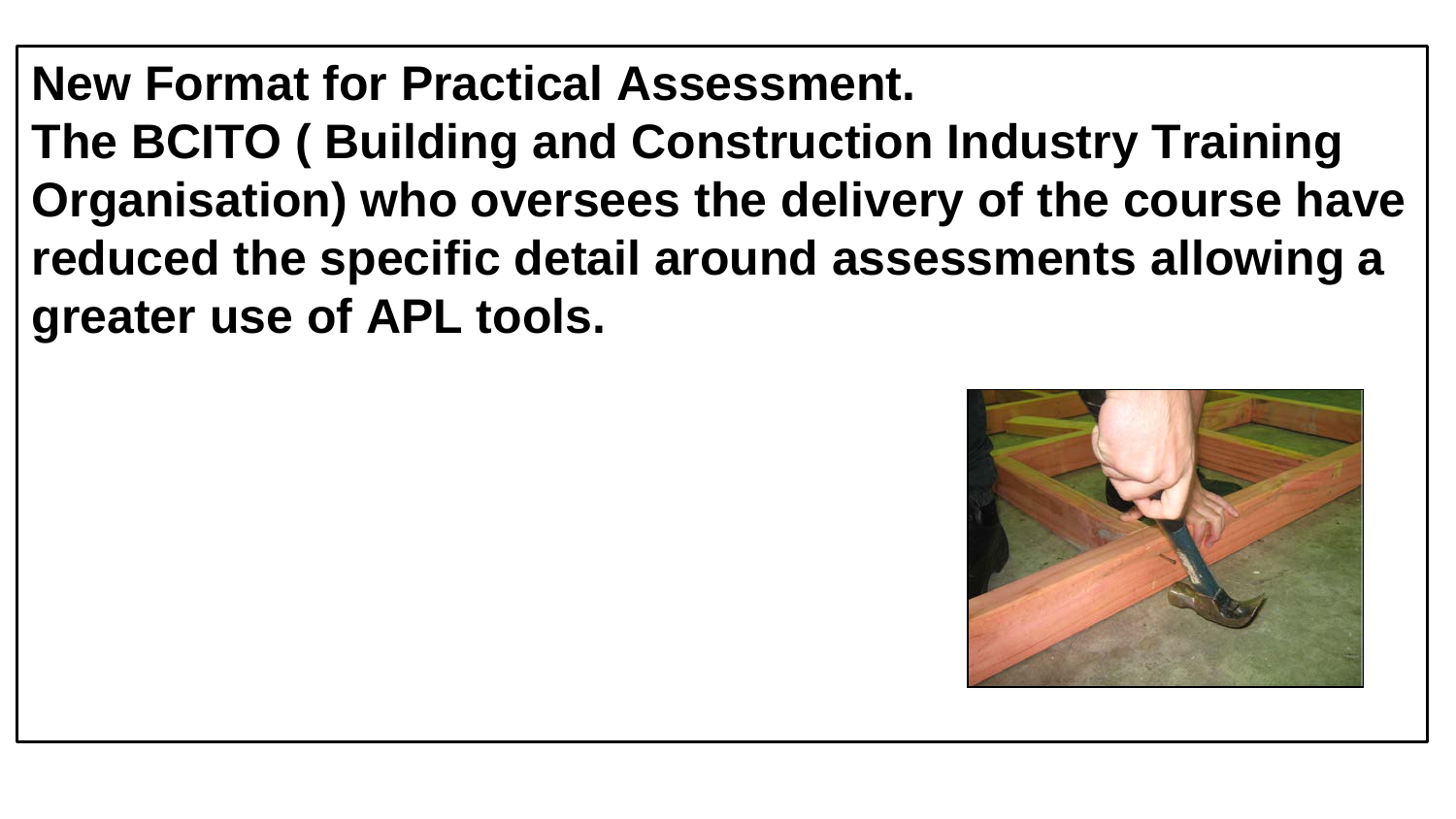**Questions that arise**

**Do the extra skills they have learned in industry have value if other skills are missing.** 

**Can we have discretion around weighing one skill or understanding against another?**

**Does the fact that the person functions effectively in the workforce mean that we can overlook gaps in their knowledge and skills and award a qualification?**

**If we do. What are the implications for the industry?**

**If we are assessing different but relevant skillsets , how does our assessment remain consistent?**



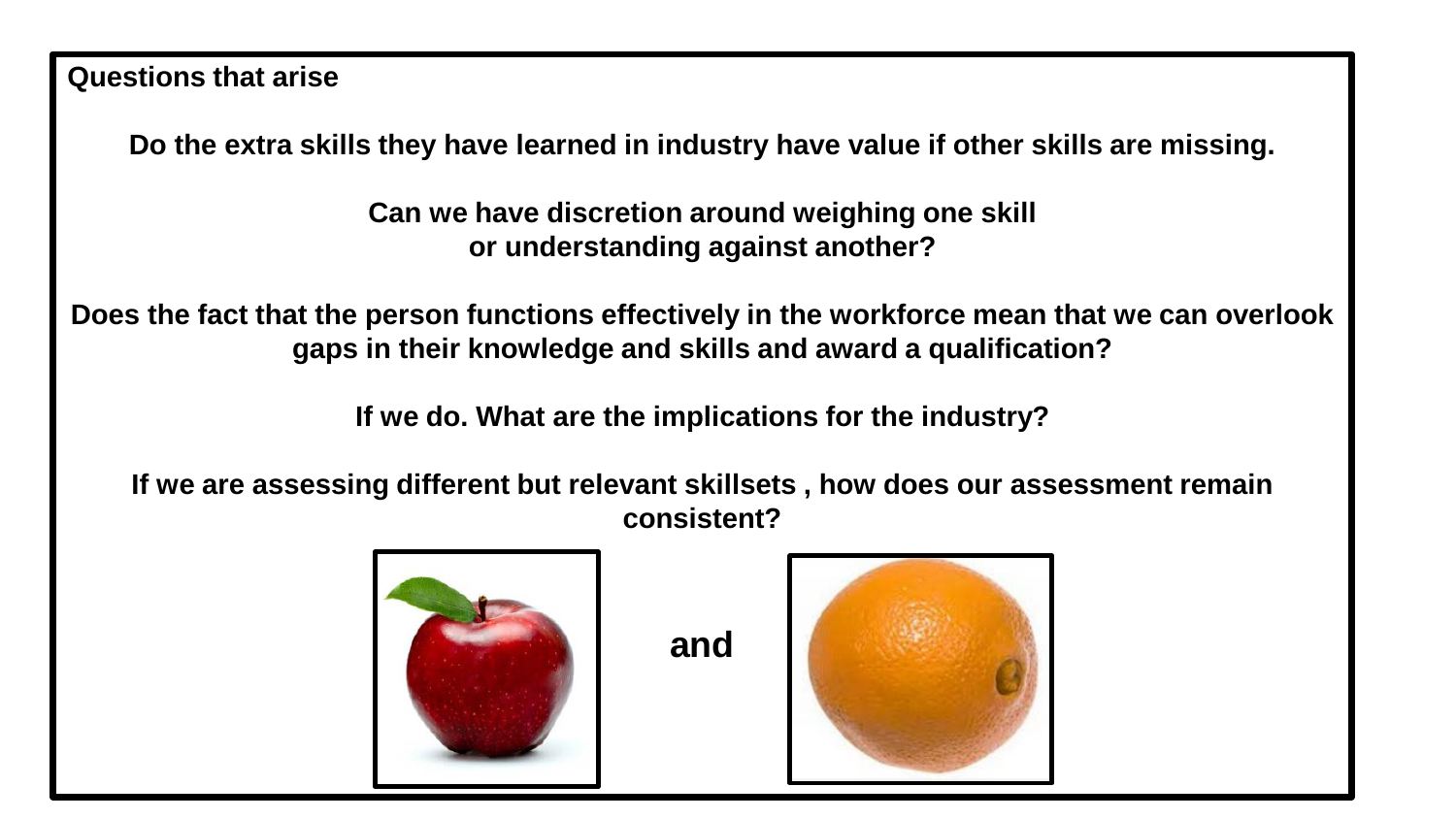### **Student Data Analysis**

**Students with poor English struggle to fully understand the question and also to navigate through resources.**

**Students with a background in industry and good IT and English skills moved swiftly through the course material.**

**Students requiring the most support had poor English and poor IT skills.**

**10 of the 11 students had spent one year or more in a university or polytech.**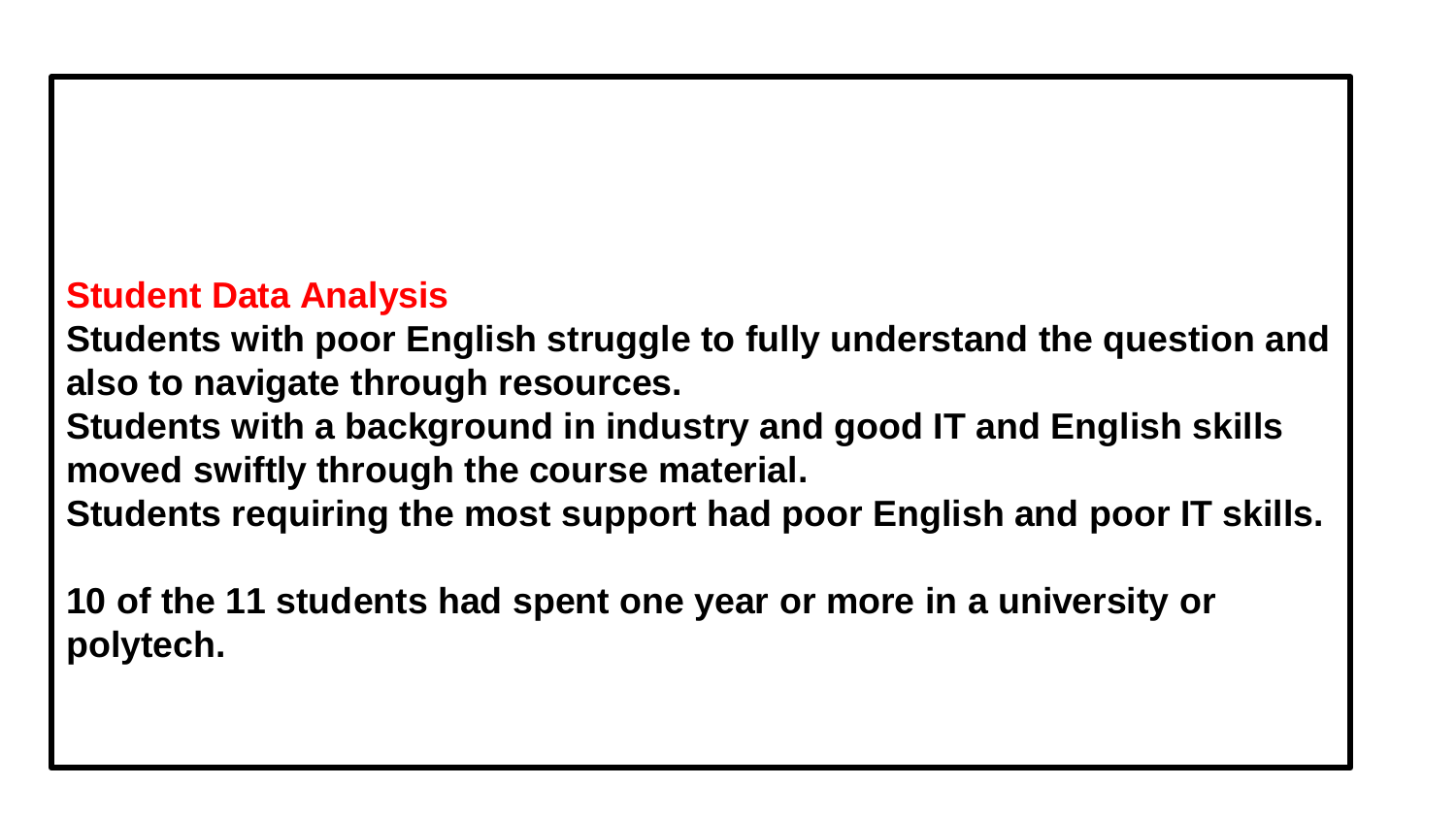**Unitec policy statement 6 states :**

*"To the extent APL measures learning experiences from work and life against Formal learning outcomes, judgment is premised on the concept of Equivalence. If the sum of Competences evidenced is equivalent to the Capabilities articulated in course Learning Outcomes and/or programme Graduate Profile, then the main criterion of a positive judgment outcome has been met."*

The implication here is that the more specific criteria become the more difficult it will be to award APL credits.

The trades qualification framework we work under that is at present unit standard based and extremely detailed regarding specific criteria to be matched is in the process of restructure. The Targeted Review of Qualifications (TROQ) now underway appears to be less specific and so may allow greater APL assessment.